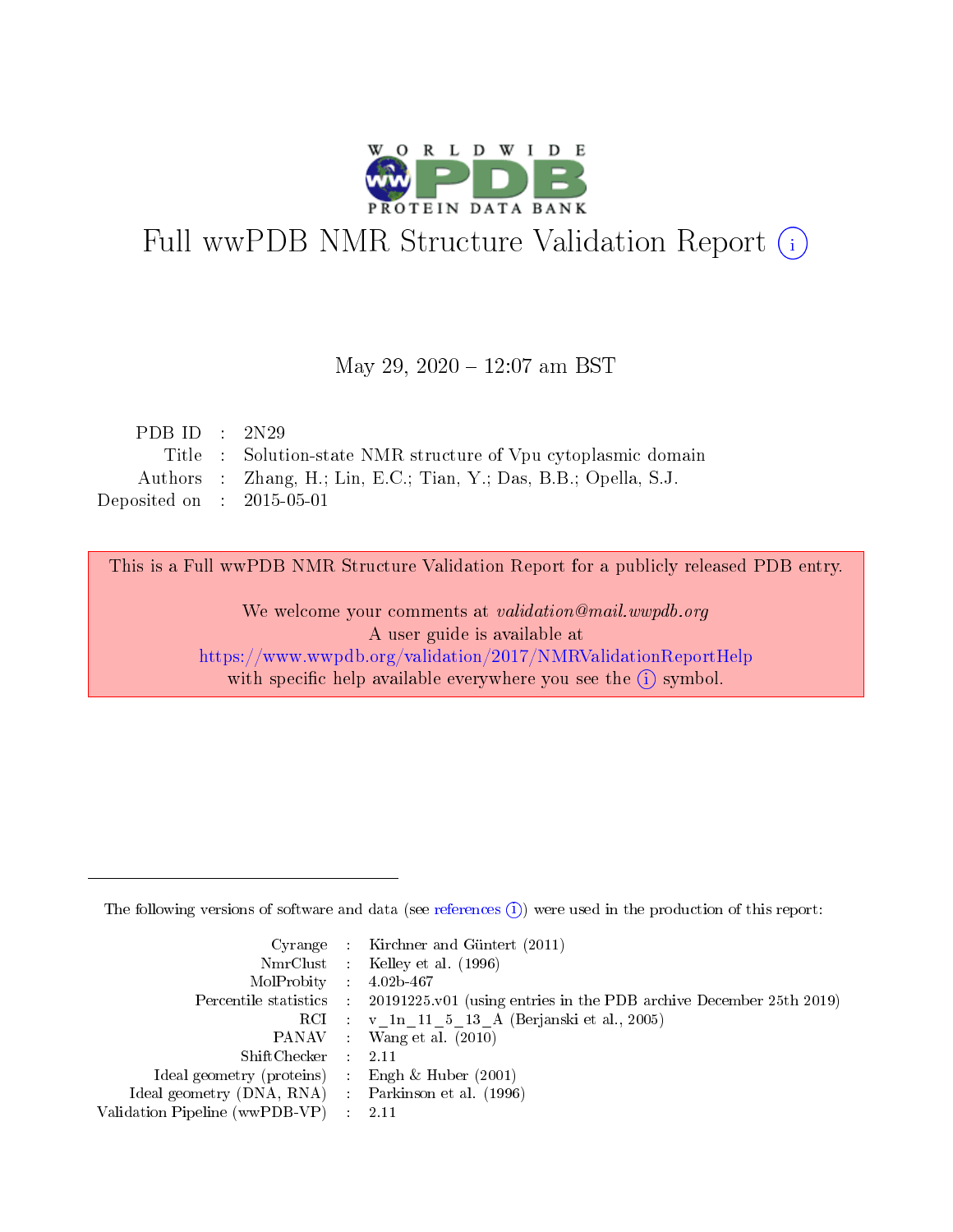# 1 [O](https://www.wwpdb.org/validation/2017/NMRValidationReportHelp#overall_quality)verall quality at a glance  $(i)$

The following experimental techniques were used to determine the structure: SOLUTION NMR

The overall completeness of chemical shifts assignment is 42%.

Percentile scores (ranging between 0-100) for global validation metrics of the entry are shown in the following graphic. The table shows the number of entries on which the scores are based.



| Metric                | <u>WHUIE AICHIVE</u><br>(# ${\rm Entries}$ ) | TAIVITE ALCHIVE<br>$(\#Entries)$ |
|-----------------------|----------------------------------------------|----------------------------------|
| Clashscore            | 158937                                       | 12864                            |
| Ramachandran outliers | 154571                                       | 11451                            |
| Sidechain outliers    | 154315                                       | 11428                            |

The table below summarises the geometric issues observed across the polymeric chains and their fit to the experimental data. The red, orange, yellow and green segments indicate the fraction of residues that contain outliers for  $>=3, 2, 1$  and 0 types of geometric quality criteria. A cyan segment indicates the fraction of residues that are not part of the well-defined cores, and a grey segment represents the fraction of residues that are not modelled. The numeric value for each fraction is indicated below the corresponding segment, with a dot representing fractions  $\epsilon = 5\%$ 

| 54 | 54% | 11%<br>35% |
|----|-----|------------|

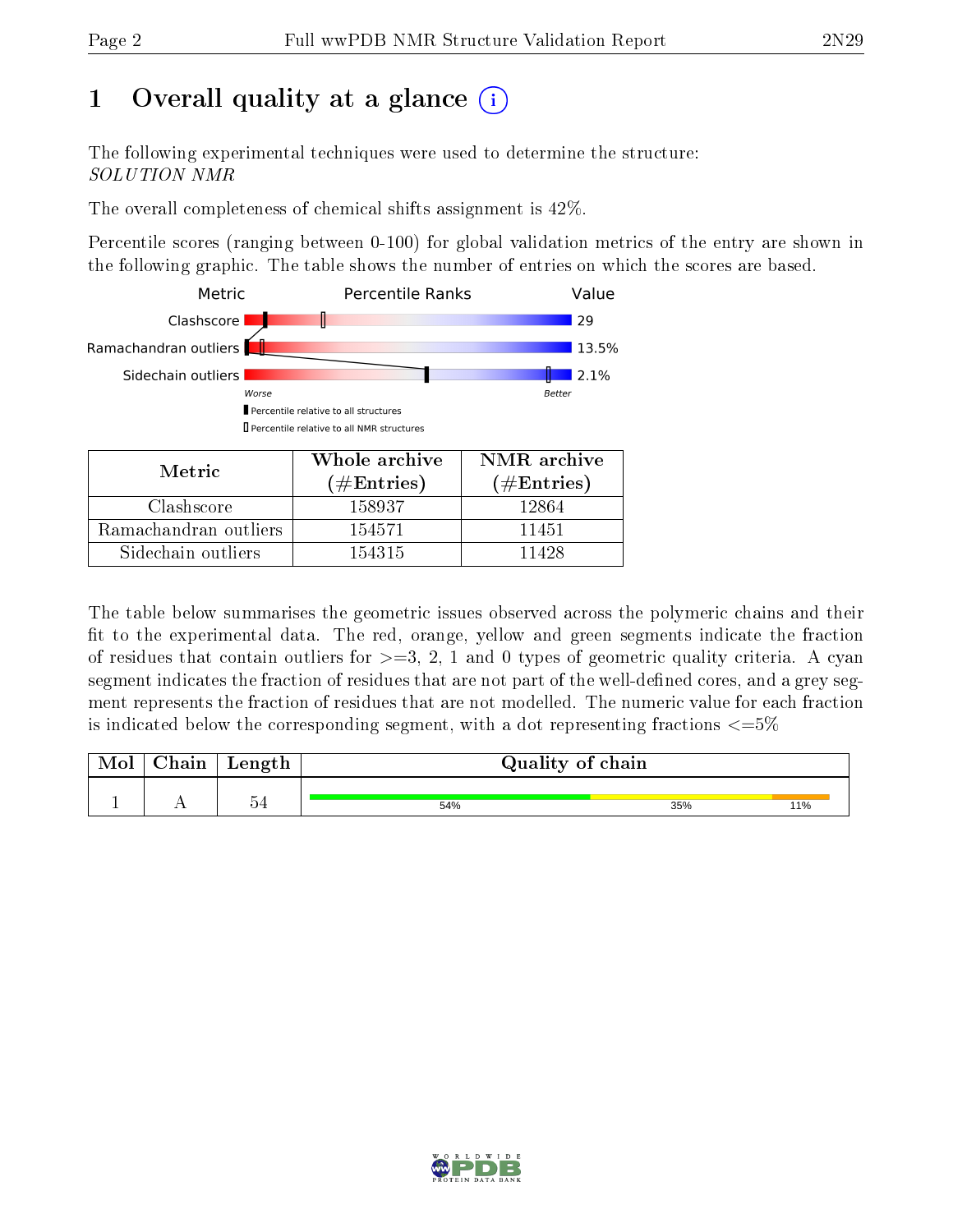## 2 Ensemble composition and analysis  $(i)$

This entry contains 1 models. Identification of well-defined residues and clustering analysis are not possible.

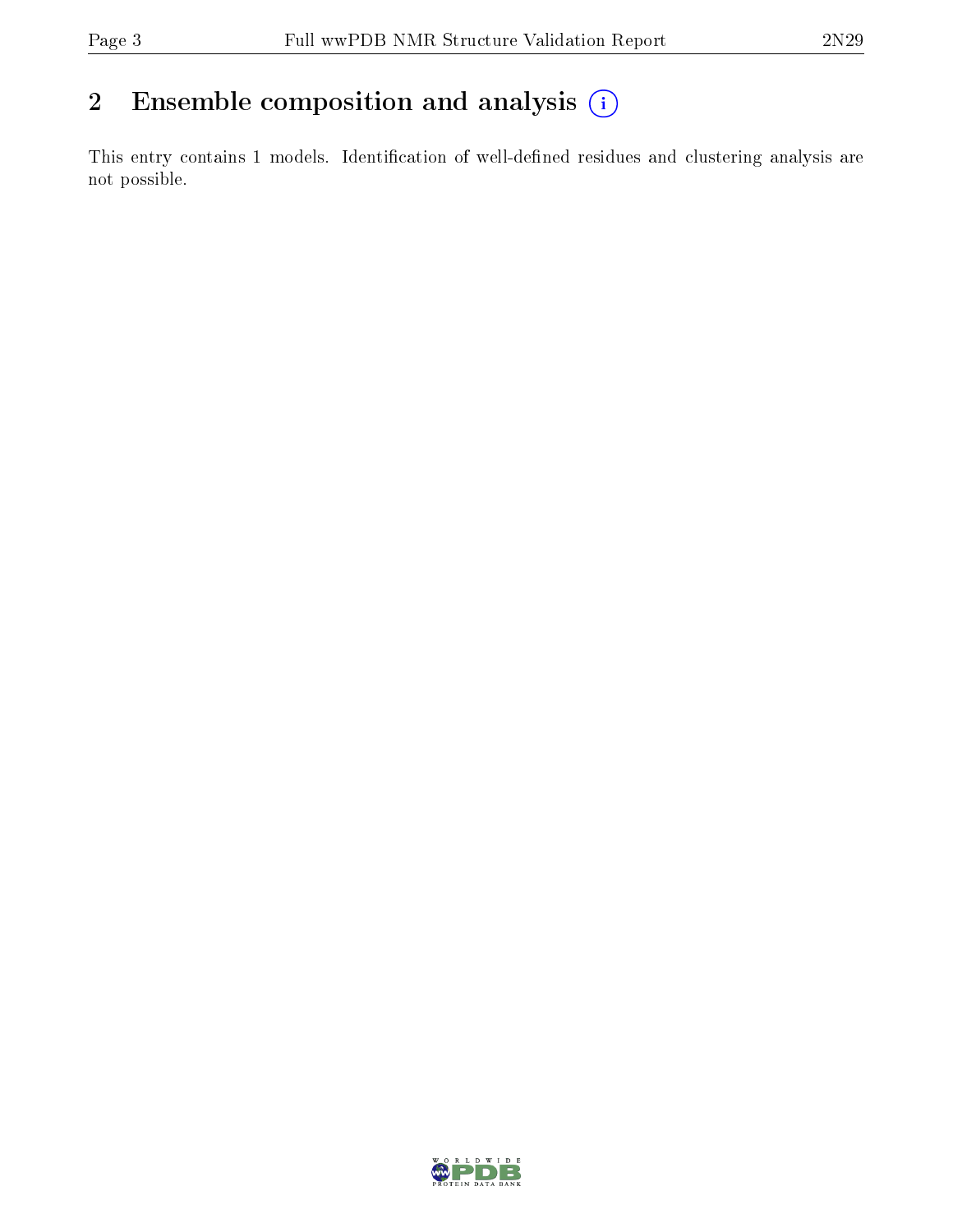# 3 Entry composition (i)

There is only 1 type of molecule in this entry. The entry contains 876 atoms, of which 435 are hydrogens and 0 are deuteriums.

Molecule 1 is a protein called Protein Vpu.

| Mol | Chain   Residues | Atoms          |     |     |    |    | $\operatorname{Trace}$ |
|-----|------------------|----------------|-----|-----|----|----|------------------------|
|     |                  | $_{\rm Total}$ |     |     |    |    |                        |
|     | -54              | 876            | 271 | 435 | 81 | 89 |                        |

There are 2 discrepancies between the modelled and reference sequences:

| Chain | Residue | Modelled | ' Actual | Comment   | Reference          |
|-------|---------|----------|----------|-----------|--------------------|
| А     | 39      | L ET     | MET      | CONFLICT  | <b>TINP P69700</b> |
|       |         | LEU      | MET      | CONFLICT. | - UNP-P69700       |

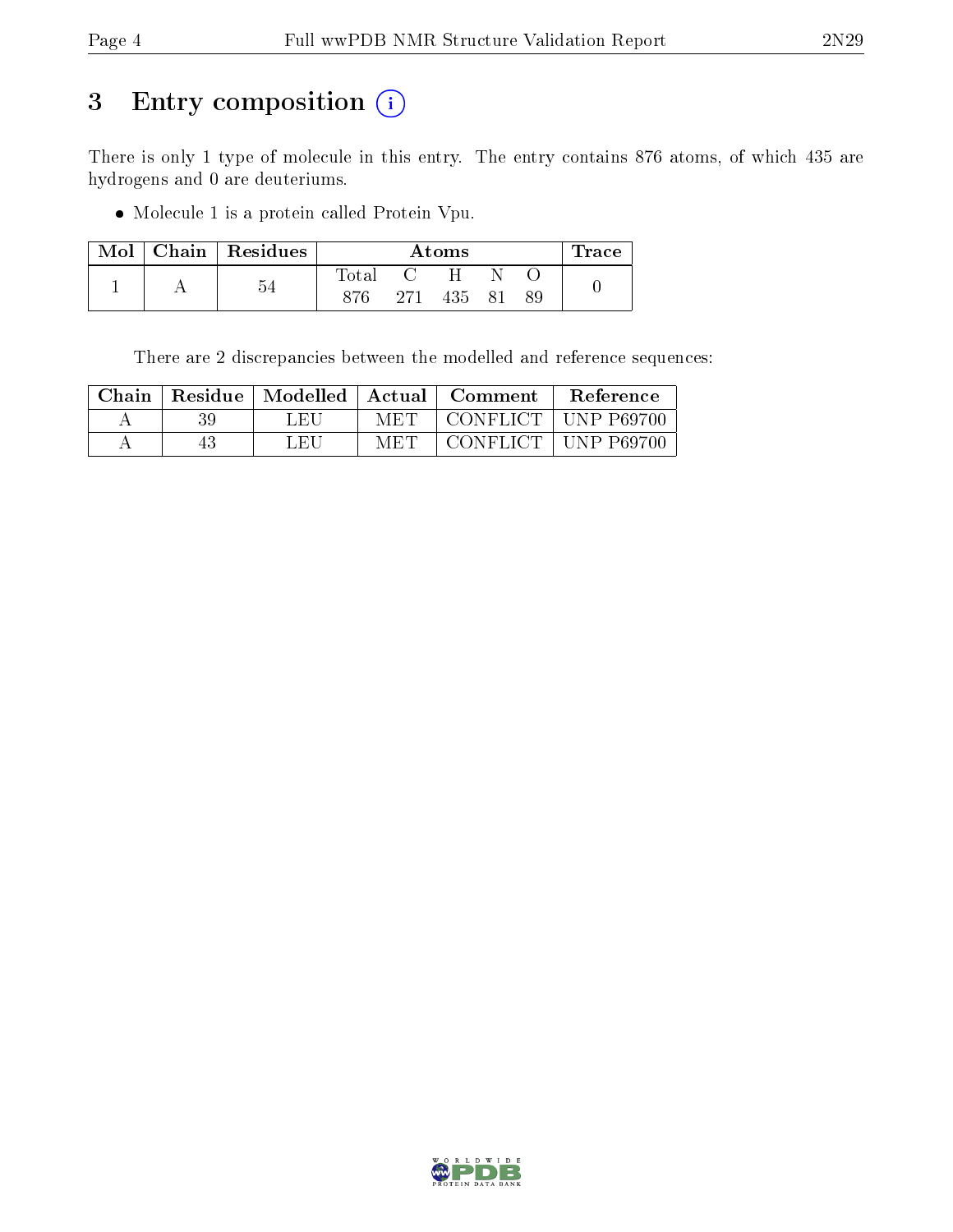# 4 Residue-property plots (i)

These plots are provided for all protein, RNA and DNA chains in the entry. The first graphic is the same as shown in the summary in section 1 of this report. The second graphic shows the sequence where residues are colour-coded according to the number of geometric quality criteria for which they contain at least one outlier: green  $= 0$ , yellow  $= 1$ , orange  $= 2$  and red  $= 3$  or more. Stretches of 2 or more consecutive residues without any outliers are shown as green connectors. Residues which are classified as ill-defined in the NMR ensemble, are shown in cyan with an underline colour-coded according to the previous scheme. Residues which were present in the experimental sample, but not modelled in the final structure are shown in grey.

• Molecule 1: Protein Vpu



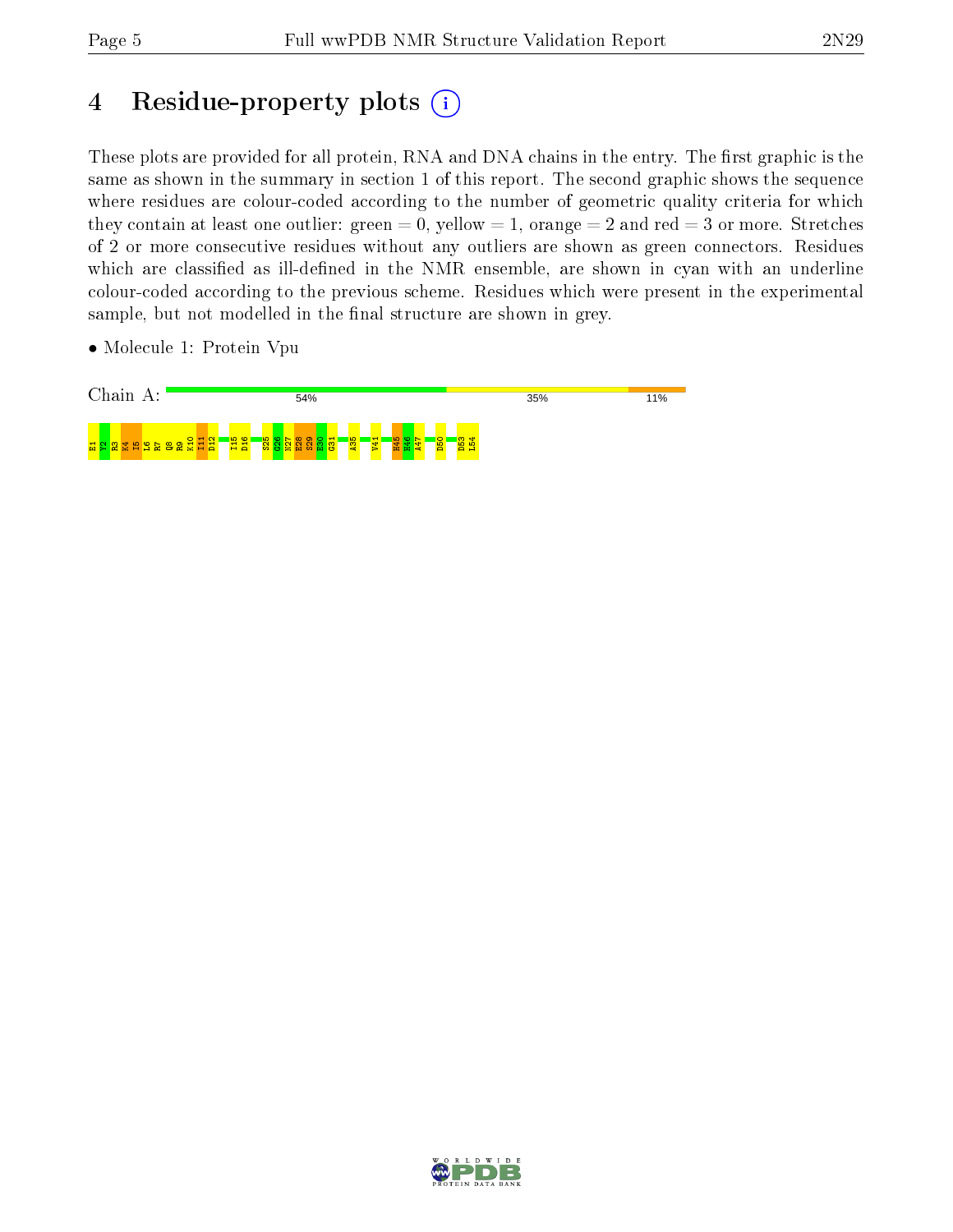## 5 Refinement protocol and experimental data overview  $\binom{1}{k}$

The models were refined using the following method: *simulated annealing*.

Of the 100 calculated structures, 1 were deposited, based on the following criterion: structures with the lowest energy.

The following table shows the software used for structure solution, optimisation and refinement.

| $\mid$ Software name $\mid$ Classification $\mid$ Version |            |  |
|-----------------------------------------------------------|------------|--|
| . CNS                                                     | refinement |  |

The following table shows chemical shift validation statistics as aggregates over all chemical shift files. Detailed validation can be found in section [7](#page-9-0) of this report.

| Chemical shift file(s)                       | input cs.cif |
|----------------------------------------------|--------------|
| Number of chemical shift lists               |              |
| Total number of shifts                       | 298          |
| Number of shifts mapped to atoms             | 298          |
| Number of unparsed shifts                    |              |
| Number of shifts with mapping errors         |              |
| Number of shifts with mapping warnings       |              |
| Assignment completeness (well-defined parts) |              |

No validations of the models with respect to experimental NMR restraints is performed at this time.

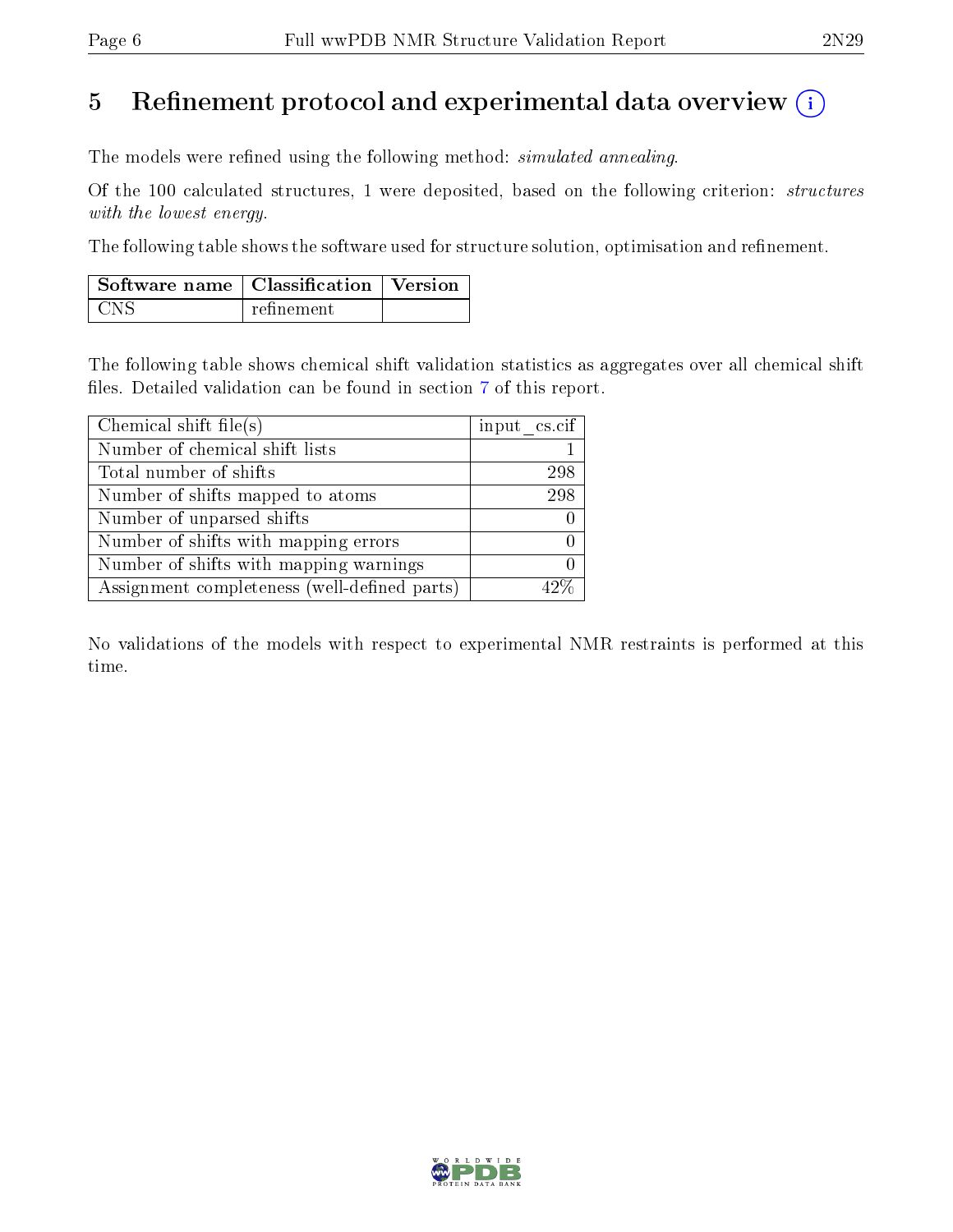## 6 Model quality  $(i)$

### 6.1 Standard geometry  $(i)$

There are no covalent bond-length or bond-angle outliers.

There are no bond-length outliers.

There are no bond-angle outliers.

There are no chirality outliers.

There are no planarity outliers.

### 6.2 Too-close contacts  $(i)$

In the following table, the Non-H and H(model) columns list the number of non-hydrogen atoms and hydrogen atoms in each chain respectively. The H(added) column lists the number of hydrogen atoms added and optimized by MolProbity. The Clashes column lists the number of clashes averaged over the ensemble.

|  | Mol   Chain   Non-H   H(model)   H(added)   Clashes |  |
|--|-----------------------------------------------------|--|
|  |                                                     |  |
|  |                                                     |  |

The all-atom clashscore is defined as the number of clashes found per 1000 atoms (including hydrogen atoms). The all-atom clashscore for this structure is 29.

All clashes are listed below, sorted by their clash magnitude.

| Atom-1                   | $\boldsymbol{\mathrm{Atom}\text{-}2}$ | Clash(A) | Distance(A) |
|--------------------------|---------------------------------------|----------|-------------|
| 1: A:5: ILE: HG22        | 1: A:6: LEU:H                         | 0.83     | 1.33        |
| 1: A:31: GLY:O           | 1:A:35:ALA:HB3                        | 0.72     | 1.85        |
| 1: A: 5: ILE: HG22       | 1: A:6: LEU: N                        | 0.63     | 2.08        |
| 1: A:8: GLN:O            | 1:A:10:LYS:N                          | 0.62     | 2.32        |
| 1:A:27:ASN:O             | 1:A:29:SER:N                          | 0.54     | 2.41        |
| 1: A:45: HIS:O           | 1:A:47:ALA:O                          | 0.51     | 2.29        |
| 1:A:45:HIS:C             | 1:A:47:ALA:N                          | 0.49     | 2.66        |
| 1: A: 5: ILE: CG2        | 1: A:6: LEU:H                         | 0.49     | 2.12        |
| $1:A:8:\overline{GLN:C}$ | 1: A:10: LYS:H                        | 0.48     | 2.11        |
| 1: A:8: GLN: C           | 1:A:10:LYS:N                          | 0.48     | 2.67        |
| 1:A:28:GLU:O             | 1:A:29:SER:CB                         | 0.48     | 2.61        |
| 1: A:1: GLU:N            | 1:A:7:ARG:CG                          | 0.47     | 2.77        |
| 1:A:11:ILE:HD12          | 1:A:12:ASP:N                          | 0.46     | 2.25        |
| 1:A:29:SER:OG            | 1: A:29: SER:O                        | 0.46     | 2.32        |
| 1:A:41:VAL:HG22          | 1:A:45:HIS:NE2                        | $0.46\,$ | 2.26        |

Continued on next page...

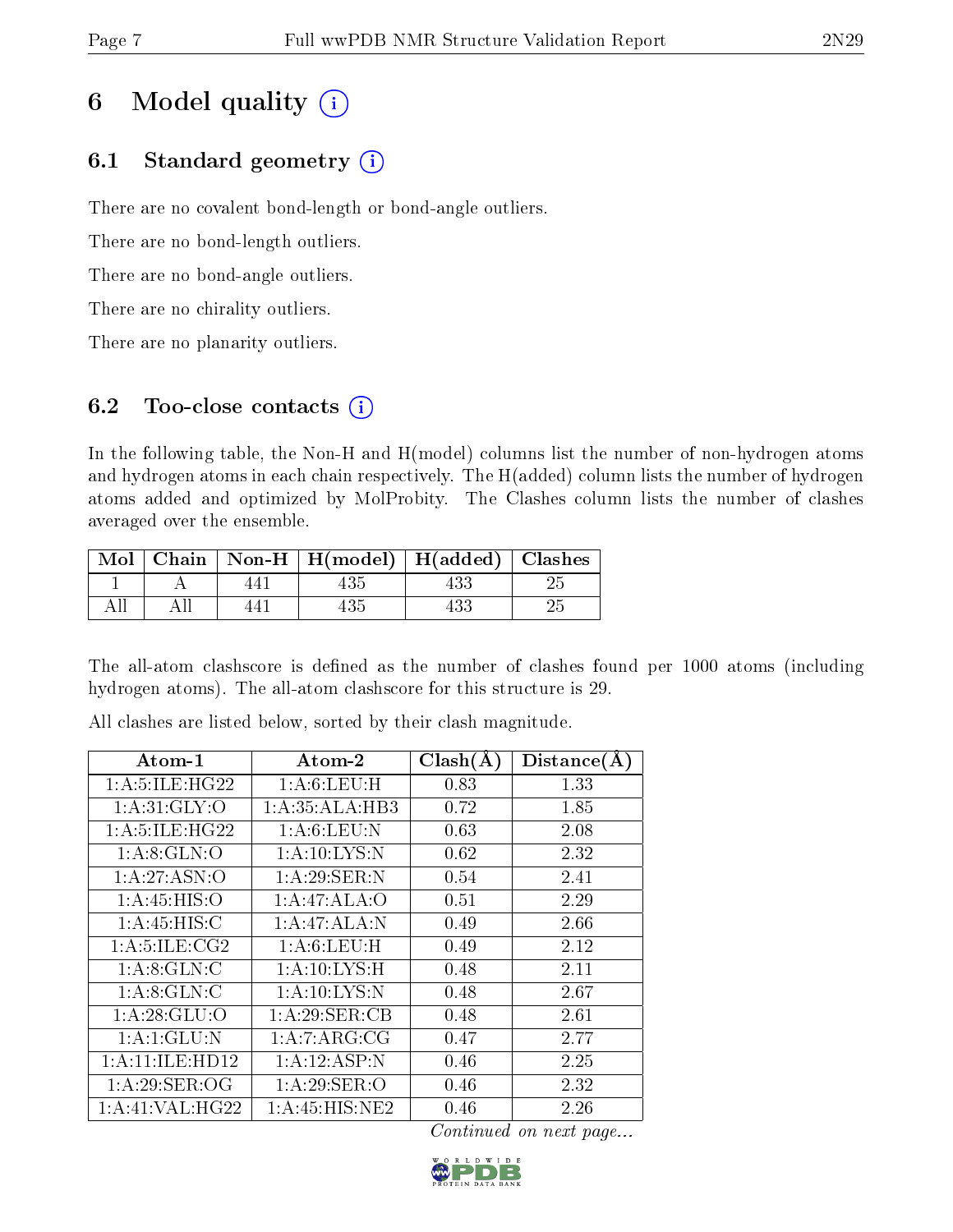| Atom-1             | Atom-2            | Clash(A) | Distance(A) |
|--------------------|-------------------|----------|-------------|
| 1:A:45:HIS:O       | 1:A:47:ALA:N      | 0.45     | 2.49        |
| 1: A:3: ARG:O      | 1:A:4:LYS:O       | 0.43     | 2.36        |
| 1: A:50: ASP:O     | 1: A:50: ASP:OD1  | 0.43     | 2.36        |
| 1: A:28: GLU:O     | 1: A:29: SER:OG   | 0.43     | 2.35        |
| 1:A:12:ASP:O       | 1:A:12:ASP:OD1    | 0.42     | 2.36        |
| 1: A:53: ASP:O     | 1: A:54: LEU: OXT | 0.42     | 2.37        |
| 1: A:6: LEU: C     | 1: A:8: GLN:N     | 0.42     | 2.72        |
| 1: A: 15: ILE: CG2 | 1: A:16: ASP:N    | 0.41     | 2.83        |
| 1: A: 5: ILE: CG2  | 1: A:6: LEU: N    | 0.41     | 2.78        |
| 1: A:15: ILE:HG23  | 1:A:16:ASP:N      | 0.41     | 2.29        |

Continued from previous page...

### 6.3 Torsion angles (i)

#### 6.3.1 Protein backbone  $(i)$

In the following table, the Percentiles column shows the percent Ramachandran outliers of the chain as a percentile score with respect to all PDB entries followed by that with respect to all NMR entries. The Analysed column shows the number of residues for which the backbone conformation was analysed and the total number of residues.

| $\bf{Mol}$ | Chain | Analysed       |             |           |        | $\mid$ Favoured $\mid$ Allowed $\mid$ Outliers $\mid$ Percentiles $\mid$ |
|------------|-------|----------------|-------------|-----------|--------|--------------------------------------------------------------------------|
|            |       | $52/54(96\%)$  | $-36(69\%)$ | $-9(17%)$ | 7(13%) | $\boxed{1}$ $\boxed{5}$                                                  |
| All        |       | $52/54$ (96\%) | $-36(69\%)$ | 9(17%)    | 7(13%) | $\boxed{1}$ $\boxed{5}$                                                  |

All 7 Ramachandran outliers are listed below. They are sorted by the frequency of occurrence in the ensemble.

| Mol | Chain | Res | <b>Type</b> |
|-----|-------|-----|-------------|
|     |       | 29  | <b>SER</b>  |
|     |       | 5   | ILE         |
|     |       | 45  | <b>HIS</b>  |
|     |       | 25  | SER.        |
|     |       | 28  | GLU         |
|     |       |     | <b>LYS</b>  |
|     |       |     | $\rm{ARG}$  |

#### 6.3.2 Protein sidechains  $(i)$

In the following table, the Percentiles column shows the percent sidechain outliers of the chain as a percentile score with respect to all PDB entries followed by that with respect to all NMR entries. The Analysed column shows the number of residues for which the sidechain conformation

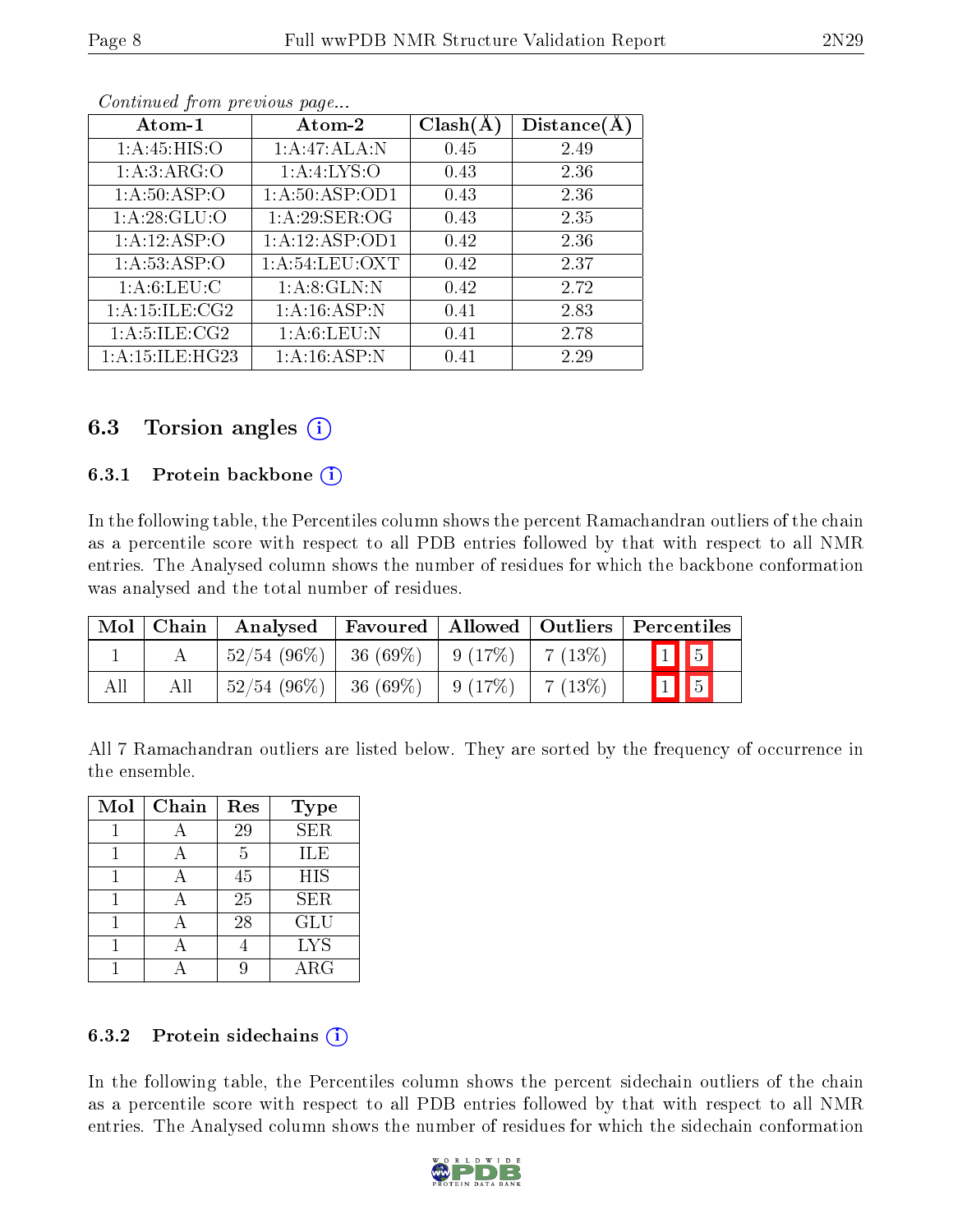| Mol | Chain | Analysed        | Rotameric   Outliers |          | Percentiles |             |  |
|-----|-------|-----------------|----------------------|----------|-------------|-------------|--|
|     |       | $47/47$ (100\%) | 46 $(98\%)$          | $1(2\%)$ | 56          | $\sqrt{93}$ |  |
| All | All   | $47/47$ (100\%) | 46 $(98%)$           | $1(2\%)$ | 56          | $\sqrt{93}$ |  |

was analysed and the total number of residues.

All 1 residues with a non-rotameric sidechain are listed below.

| Mol | Chain | $\pm$ Res $\pm$ | vpe<br>$\mathbf{L}$ |
|-----|-------|-----------------|---------------------|
|     |       |                 |                     |

#### 6.3.3 RNA [O](https://www.wwpdb.org/validation/2017/NMRValidationReportHelp#rna)i

There are no RNA molecules in this entry.

### 6.4 Non-standard residues in protein, DNA, RNA chains (i)

There are no non-standard protein/DNA/RNA residues in this entry.

#### 6.5 Carbohydrates  $(i)$

There are no carbohydrates in this entry.

### 6.6 Ligand geometry  $(i)$

There are no ligands in this entry.

### 6.7 [O](https://www.wwpdb.org/validation/2017/NMRValidationReportHelp#nonstandard_residues_and_ligands)ther polymers  $(i)$

There are no such molecules in this entry.

### 6.8 Polymer linkage issues  $(i)$

There are no chain breaks in this entry.

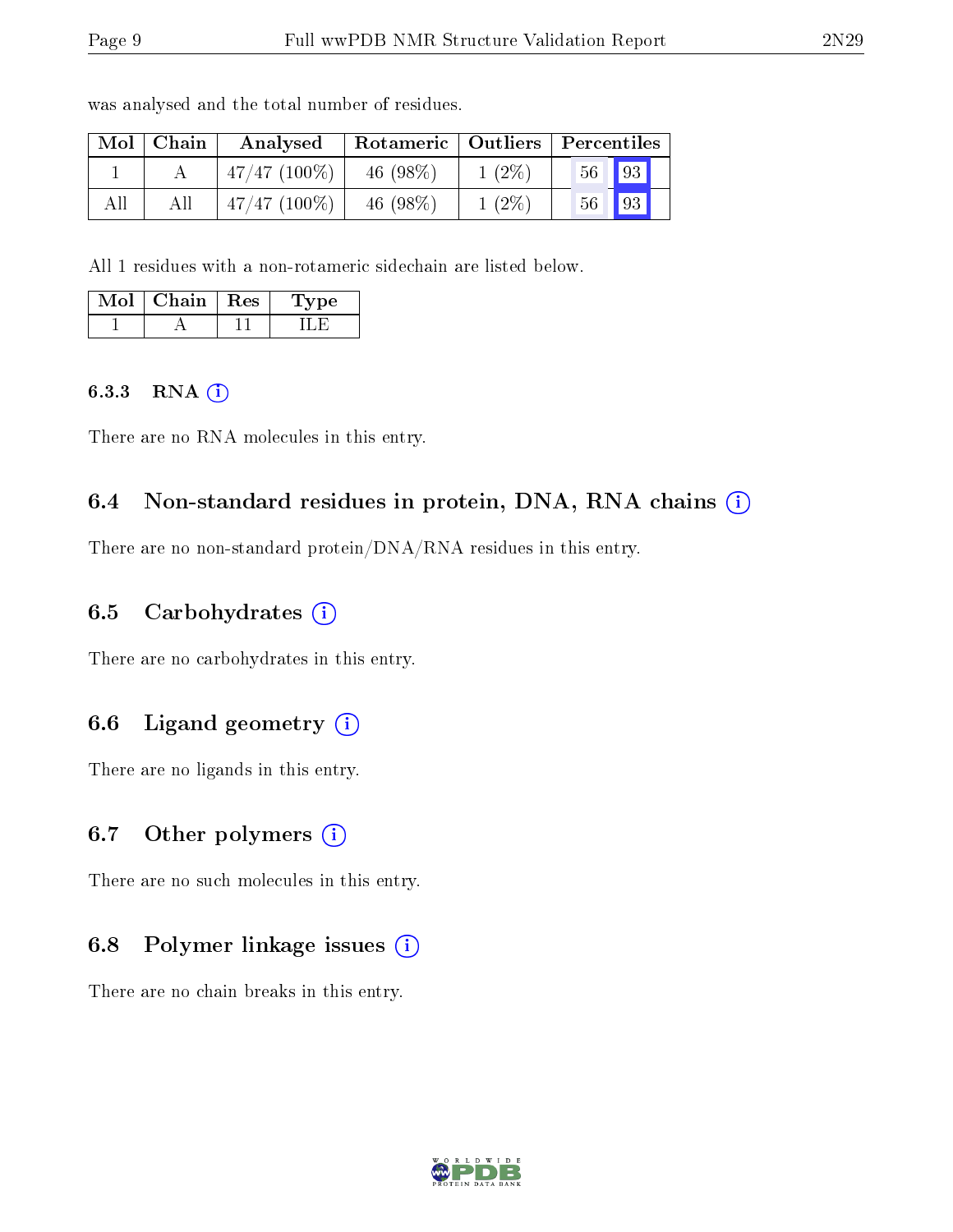## <span id="page-9-0"></span>7 Chemical shift validation  $\left( \begin{array}{c} \overline{1} \end{array} \right)$

The completeness of assignment taking into account all chemical shift lists is 42% for the welldefined parts and  $42\%$  for the entire structure.

### 7.1 Chemical shift list 1

File name: input\_cs.cif

Chemical shift list name: assigned chem shift list 1

### 7.1.1 Bookkeeping (i)

The following table shows the results of parsing the chemical shift list and reports the number of nuclei with statistically unusual chemical shifts.

| Total number of shifts                  | 298 |
|-----------------------------------------|-----|
| Number of shifts mapped to atoms        | 298 |
| Number of unparsed shifts               |     |
| Number of shifts with mapping errors    |     |
| Number of shifts with mapping warnings  |     |
| Number of shift outliers (ShiftChecker) |     |

#### 7.1.2 Chemical shift referencing  $(i)$

The following table shows the suggested chemical shift referencing corrections.

| <b>Nucleus</b>                        |    | # values   Correction $\pm$ precision, ppm | Suggested action        |
|---------------------------------------|----|--------------------------------------------|-------------------------|
| $^{13}\overline{\mathrm{C}_{\alpha}}$ | 52 | $-0.09 \pm 0.12$                           | None needed $(0.5 ppm)$ |
| ${}^{13}C_{\beta}$                    | 43 | $0.93 \pm 0.14$                            | Should be applied       |
| $13\text{C}$                          |    | $-0.17 \pm 0.15$                           | None needed $(0.5 ppm)$ |
| $15\,\mathrm{N}$                      |    | $0.68 \pm 0.24$                            | Should be applied       |

#### 7.1.3 Completeness of resonance assignments  $(i)$

The following table shows the completeness of the chemical shift assignments for the well-defined regions of the structure. The overall completeness is 42%, i.e. 294 atoms were assigned a chemical shift out of a possible 697. 0 out of 10 assigned methyl groups (LEU and VAL) were assigned stereospecifically.

|           | Total                             | ŀН           | $13\Omega$      | 15N                       |
|-----------|-----------------------------------|--------------|-----------------|---------------------------|
| Backbone  | $251/268$ (94\%)   100/107 (93\%) |              | $99/108(92\%)$  | $\frac{1}{2}$ 52/53 (98%) |
| Sidechain | $43/393$ $(11\%)$                 | $0/228(0\%)$ | $43/143$ (30\%) | $0/22(0\%$                |

Continued on next page...